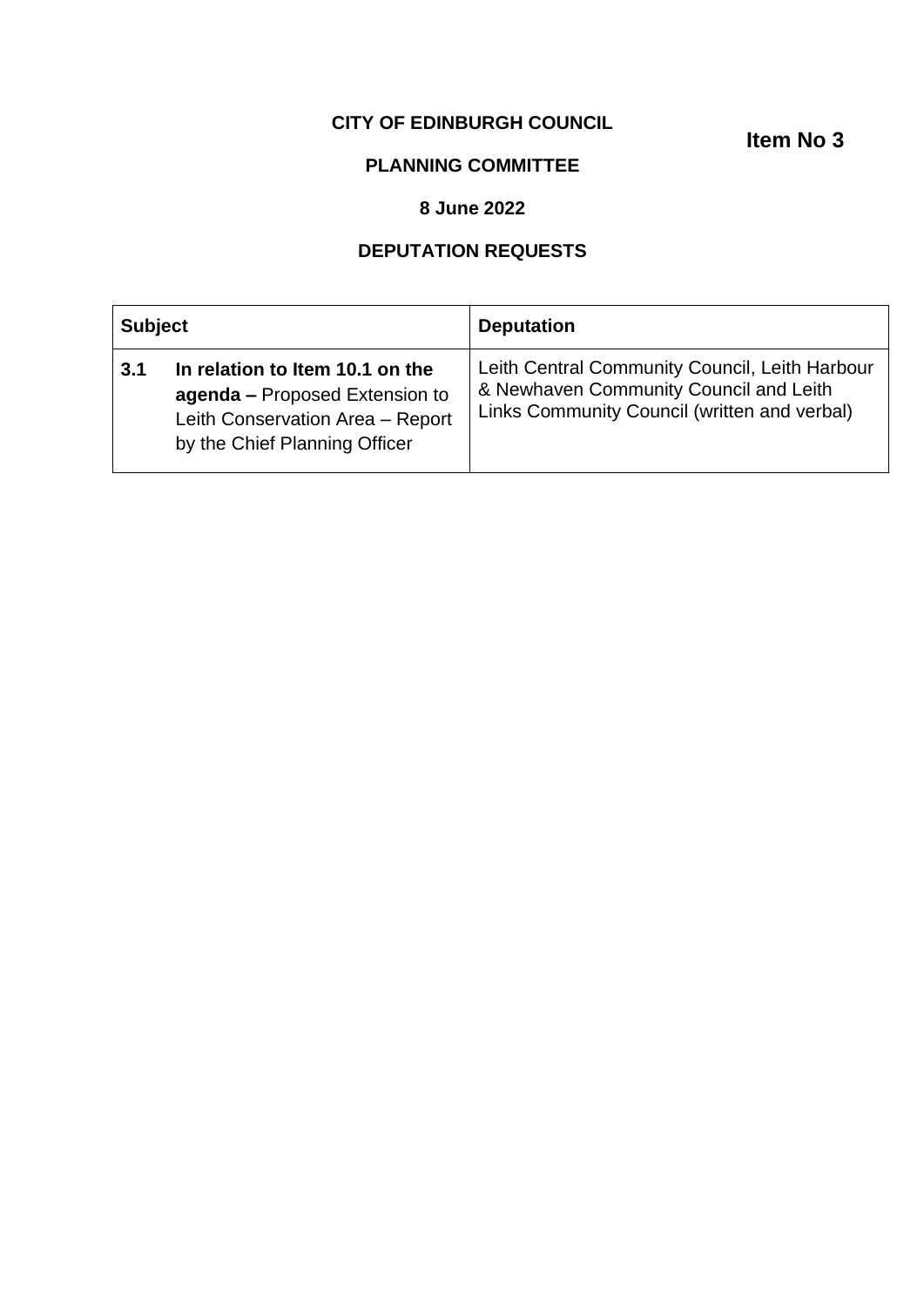### **Deputation** (rev A) **Bingo Hall missing from the Leith Conservation Area extension**

To Edinburgh's Planning Committee,

In December 2021, we, Leith Community Councils, expressed our full support in response to the initiative by the Council to seek views from the Community about the proposal to extend the Leith Conservation Area to include the arches on Manderston Street & Jane Street along with the former Capitol Theatre, now Bingo Hall.

In March 2022, we voiced our strongest concerns about the exclusion of the Bingo Hall from the Leith Conservation Area extension report that had been voted on by the Planning Committee on Wednesday 23 February 2022.

This omission was not only in plain contradiction with Leith Community Councils' joint response to the consultation, it also raised serious questions about the Conservation Area extension approval process.

The Planning report that was submitted on Wednesday 23 February 2022 justified the Bingo Hall's exclusion by stating that the *Leith Walk [Halmyre](https://www.edinburgh.gov.uk/downloads/file/28284/leith-walk-halmyre-street-place-brief) Street Place Brief* (Sept 2020) proposes a vehicular access in lieu of the Bingo Hall.

What the report failed to do, is to remind the Planning Committee that the Place Brief actually shows two indicative masterplans for the site, with one masterplan unambiguously including the Bingo Hall.

This makes us question whether the Planning Committee members were given all the facts when they made their decision to exclude the Bingo Hall from the Leith Conservation Area extension, while it was clearly included in the public consultation.

In order to protect *"the last significant upstanding element of this important 19th century industrial heritage of local historic and archaeological significance and an increasingly rare survival of this heritage"* (*Leith Walk [Halmyre](https://consultationhub.edinburgh.gov.uk/sfc/leith-walk-halmyre-street-site-brief/supporting_documents/Leith%20Walk%20halmyre%20Street%20Site%20analysis%20report%20March%202020.pdf) Street Site analysis report*, p.12) but also to protect the Planning process from further public trust erosion, we, Leith Community Councils, ask the Council to reinstate the Bingo Hall in the proposed Leith Conservation Area extension.

Kind regards,

**Leith Central Community Council Leith Harbour & Newhaven Community Council Leith Links Community Council**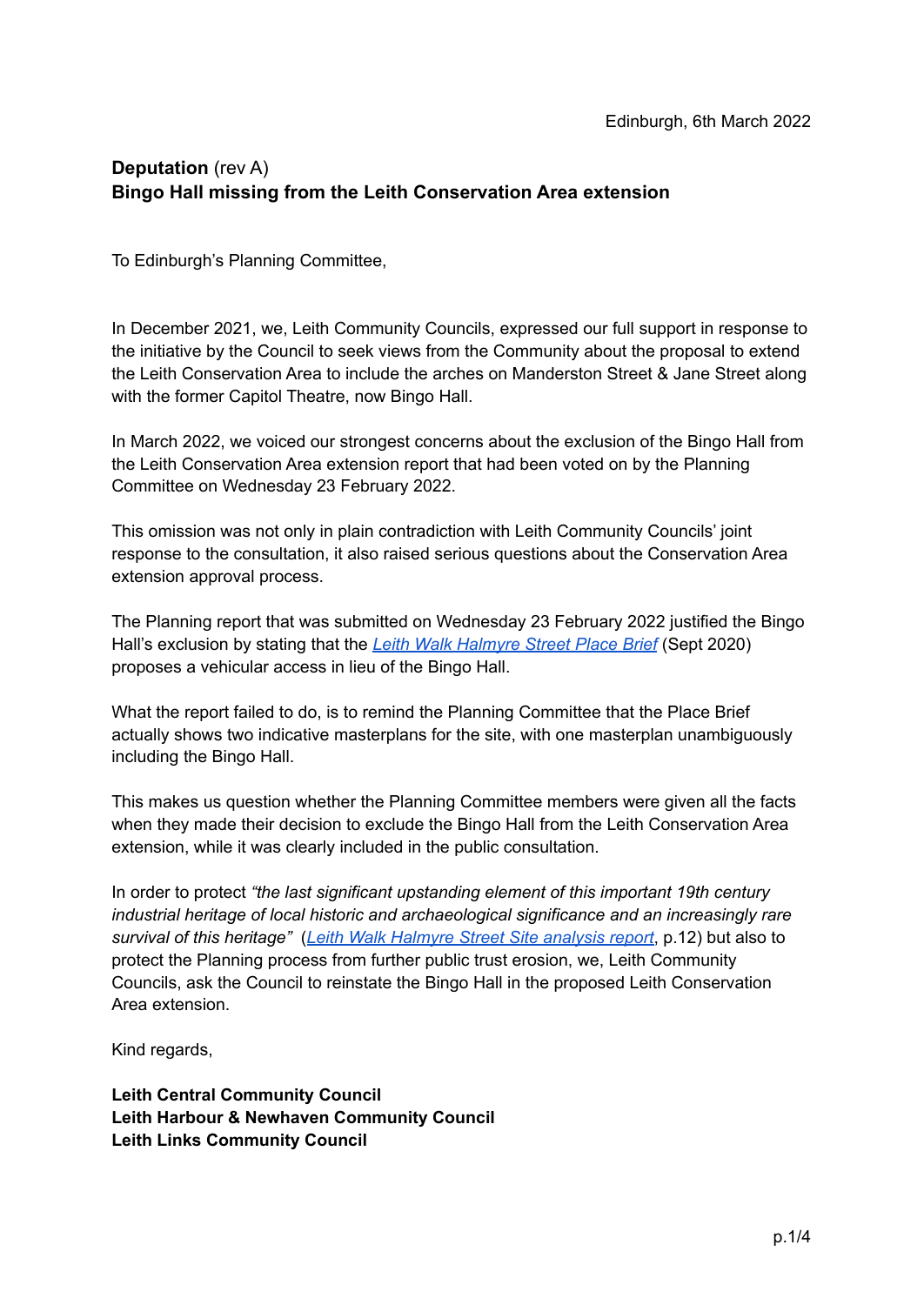

Public Consultation map including the Bingo Hall (December 2021)



Aerial view of the arches on Manderston Street with the Bingo Hall (centre)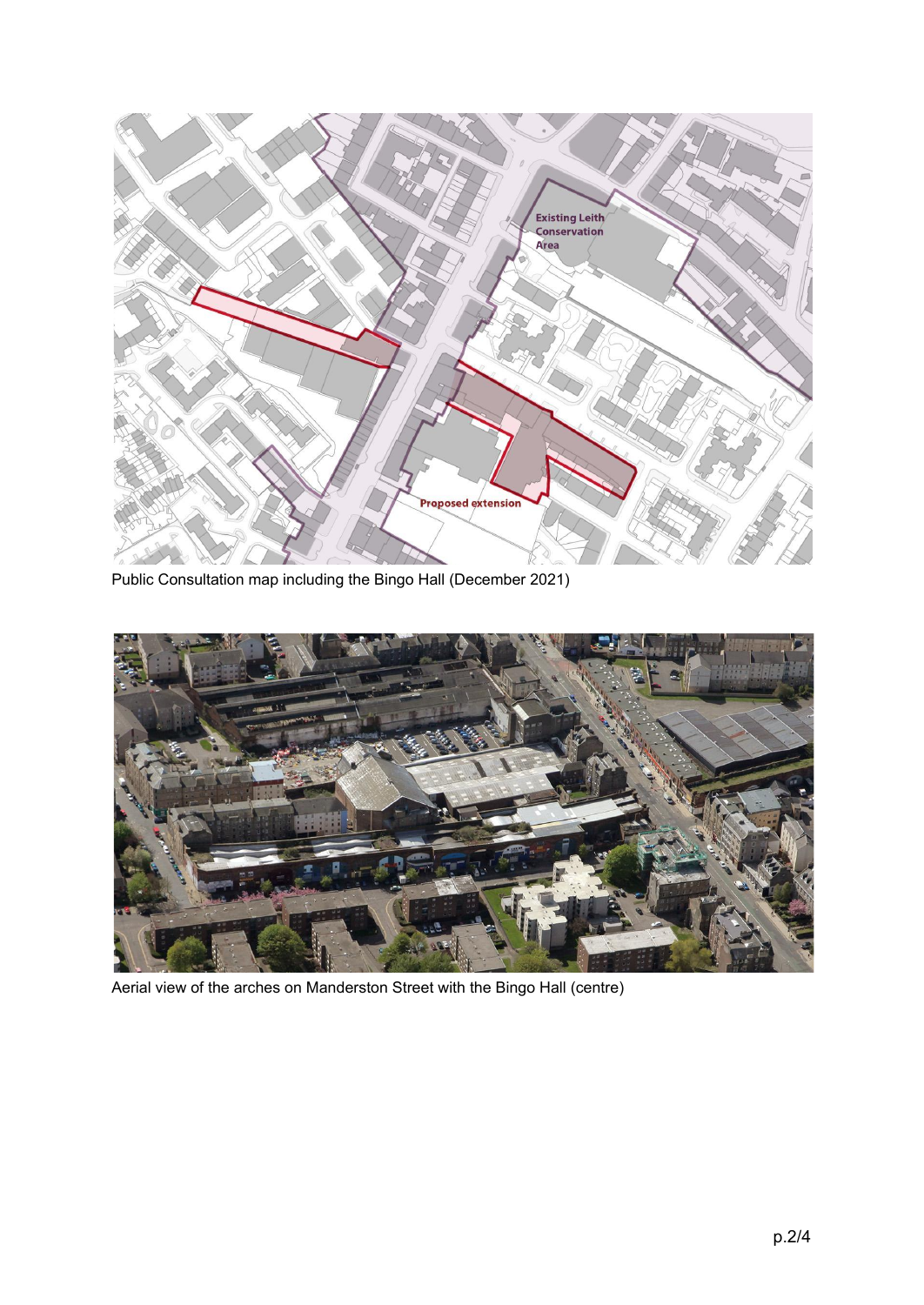

Inside the Bingo Hall - View 1



Inside the Bingo Hall - View 2